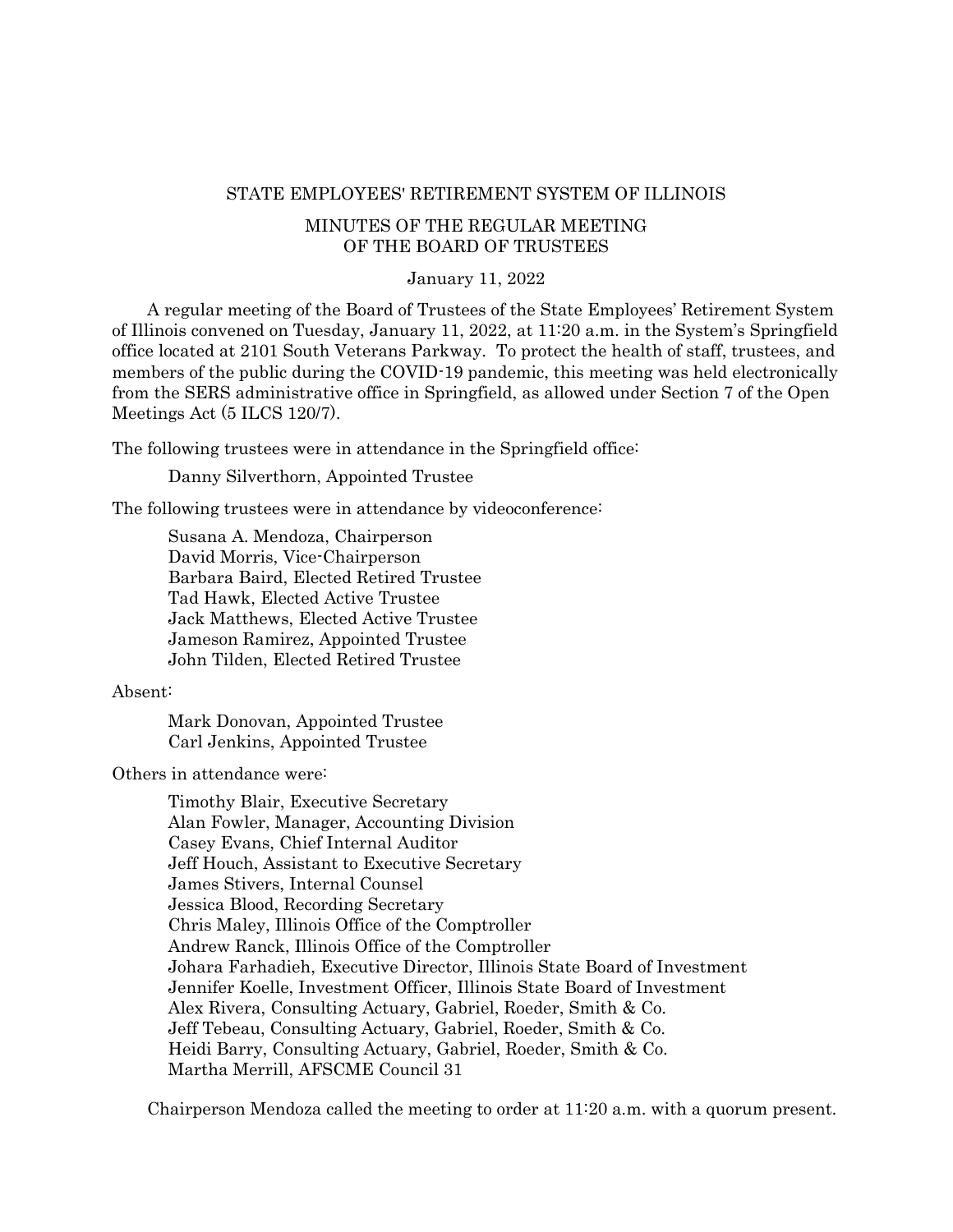# INTRODUCTION OF TRUSTEE RAMIREZ

Chairperson Mendoza introduced Trustee Jameson Ramirez, who was recently appointed by Governor Pritzker. Trustee Ramirez thanked Comptroller Mendoza for the introduction and shared that he works as a strategic researcher for Service Employees International Union Local 1.

## REPORT OF THE ILLINOIS STATE BOARD OF INVESTMENT

Johara Farhadieh, Executive Director of the Illinois State Board of Investment (ISBI), began the ISBI presentation by reporting the portfolio's asset value was \$24.7 billion on September 30, 2021, noting a \$2.2 billion increase since January 1, 2021.

Director Farhadieh reminded the Board that ISBI uses a barbell approach to provide downside protection within the rate sensitive asset classes. She added that this approach was instrumental in the portfolio's performance during the height of the pandemic. She then reviewed the portfolio's active and passive allocations, reminding the Board that passive investments allow for inexpensive, broad market exposure and actively managed assets allow ISBI to choose a fund manager that will outperform a benchmark and add value.

Director Farhadieh turned the presentation over to Jennifer Koelle, ISBI Investment Officer, to review the performance of individual asset classes. Ms. Koelle began her review by noting that the portfolio returned 19.6% return during the prior year, which corresponds to 2.2% excess returns relative to the custom benchmark over the one-year period ending 30 September 2021. For the quarter ended September 30, 2021, the portfolio declined 0.2% and lagged the custom benchmark and allocation benchmark by 130 and 80 basis points respectively.

Ms. Koelle stated the fixed income portfolio had a strong performance for the year ending September 30, 2021, exceeding the benchmark by 3.5%, and attributed the strong performance to the credit composite portfolio. The rate sensitive portfolio lagged the benchmark by 60 basis points, reflecting ISBI's relatively conservative position in treasuries. For the quarter ended September 30, 2021, the rate sensitive composite outperformed its benchmark by 20 basis points. Ms. Koelle reiterated that the rate sensitive composite continues to provide down market protection and is performing in line with ISBI's expectations.

Ms. Koelle continued by reporting the Global Equity composite delivered a 31.5% return for the one-year period and beat the benchmark by 2.6%. The portfolio saw robust returns from international equity and emerging market composites, both of which outperformed their benchmarks. For the one-year period, the domestic factor composite returned 25.9%, but was 5% under the custom benchmark. This under performance was offset by strong performance in the rest of the domestic equity portfolio. The private equity portfolio continues to be a key contributor to performance and returned 56.3% for the one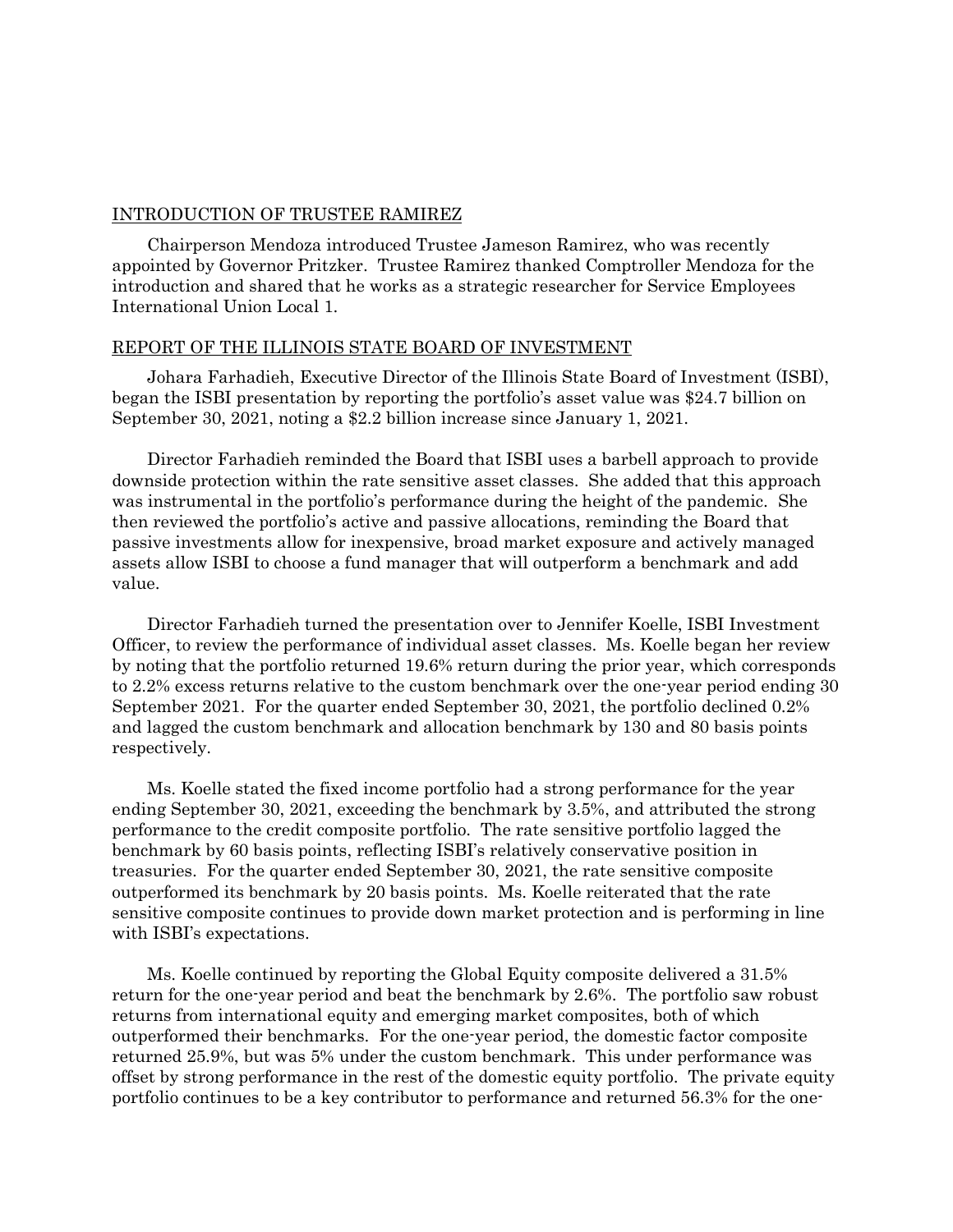year period and 42.1% for the calendar year to date, significantly exceeding the applicable benchmarks. Ms. Koelle added that the private equity portfolio has generated strong excess returns over all annualized periods since inception and has delivered consistent with ISBI's expectations.

Ms. Koelle noted the real asset composite posted 14.7% return for the one-year period ending September 30, 2021, outperforming the benchmark by 6.7%. Ms. Koelle concluded her report by offering to answer any questions from the Board. No questions were offered.

Director Farhadieh concluded the ISBI report by highlighting diversity initiatives, noting that 35.5% of the portfolio is committed to minority and woman owned investment managers. She added that ISBI made allocations to two such managers since the last SERS board meeting. She summarized ISBI's other diversity initiatives such as encouraging minority and woman owned brokerage dealers for trading, ensuring diversity among vendors, the ISBI board and staff, as well as a new initiative to advocate for the use of minority and female owned investment banks, which often have lower fees and other advantages.

Trustee Hawk moved to approve the ISBI Quarterly Review for the period ended September 30, 2021. Trustee Silverthorn seconded the motion, which passed unanimously by roll call vote. A copy of the report is maintained in the SERS office and made a part of these minutes as Exhibit A.

## MINUTES OF THE OCTOBER 26, 2021 BOARD MEETING

The minutes of the Board meeting held October 26, 2021, were presented to the trustees by Chairperson Mendoza. Copies of these minutes were previously provided to each trustee for review. Trustee Baird moved to approve the minutes with a minor correction and Trustee Hawk seconded the motion. A roll call vote was taken, and the motion passed unanimously.

#### REPORT OF CHAIRPERSON MENDOZA

Chairperson Mendoza began her report by providing an update on the current estimated bill backlog for the State, which totals approximately \$4 billion. One year ago, it was an estimated \$5.3 billion and two years ago it was \$6.4 billion after adjusting for the Debt Transparency Act agency reports.

Chairperson Mendoza reminded the Board that her office had to borrow from the Federal Reserve's Municipal Liquidity Facility in 2020 to address revenue shortfalls caused by the pandemic. In June and December 2020, the state borrowed a combined \$3.2 billion, which is required to be paid back with interest. She added that her office worked to repay the first \$1.2 billion in full a month early in May of 2021, saving taxpayer cost in interest, allowing that money to be used for other critical state needs. The terms of the remaining \$2 billion required three annual principal and interest payments beginning in December 2021. Her office paid \$1.2 billion by June of 2021, and \$600 million in December 2021,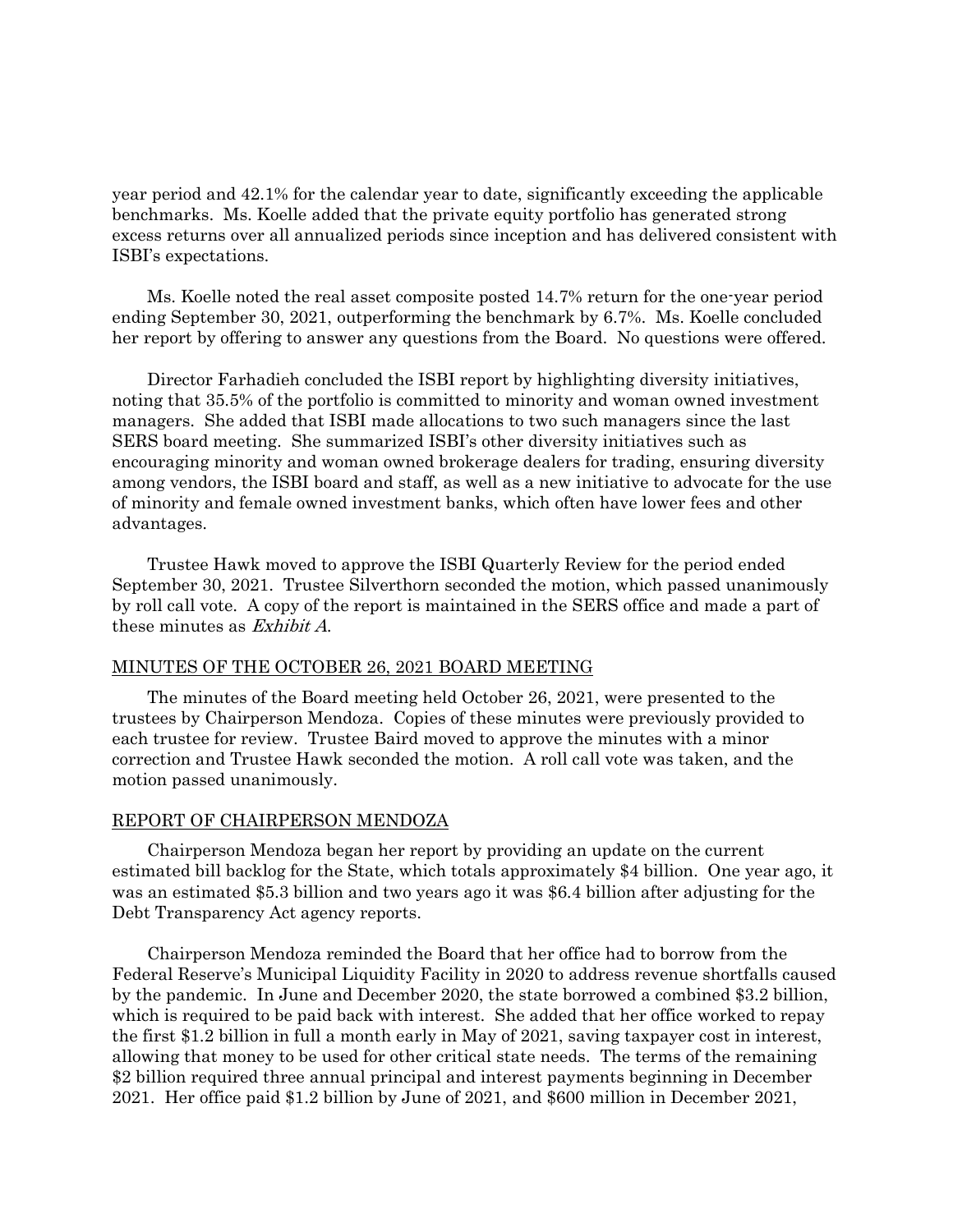bringing the eight-month total to \$1.75 billion. Last week, her office made the final payment nearly two years ahead of schedule, which saved taxpayers \$82 million in interest costs.

Chairperson Mendoza reminded the Board of the bill payment cycle is an important tool for tracking the progress in paying bills that are owed to vendors. At the highest point about four years ago, the oldest voucher was 210 business days old. The current bill payment cycle continues to be well within the thirty-day window, with the oldest voucher being 15 business days old as of the close of business on January 10th, 2022.

Chairperson Mendoza stated that her office continues to work with Executive Secretary Blair to pay SERS vouchers ahead of schedule, ensuring that pension benefits are paid on time and no drawdown of invested assets is necessary to pay monthly benefits. She offered to answer any questions regarding her report. No questions were offered.

## REPORT OF ANY TRUSTEE

Chairperson Mendoza asked if any trustee would like to offer a report. No trustee offered a report.

## REPORT OF AUDIT & COMPLIANCE COMMITTEE

Chief Internal Auditor Casey Evans began his report by stating that the Committee had discussed potential internal control weaknesses and fraud risks, as well as controls that have been implemented to mitigate these risks.

Mr. Evans reported that the Committee discussed the reconciliation of the retirement system's census data, adding that his office is working with all agencies to ensure that member demographics and payroll information are correct. Mr. Evans noted that 22% of the active members' data has been reconciled, adding that reconciliation data had not yet been received from some of the largest agencies.

Mr. Evans noted SERS implemented a supplemental security awareness training program through a third-party vendor that provides additional security awareness training as well as simulated phishing and social engineering emails to help staff be cognizant of potential threats to agency security. Mr. Evans noted that this training builds a risk profile of users to address where additional training is needed.

Mr. Evans noted that SERS is working to complete a peer review of the internal audit function, which is done every five years. He added that the Internal Audit section has a vacancy that was posted in November 2021, however no qualified candidate was selected. He noted that SERS will continue the search in 2022 with the hope of adding one or two new staff to the audit function.

Mr. Evans concluded his report by offering to answer questions. None were offered.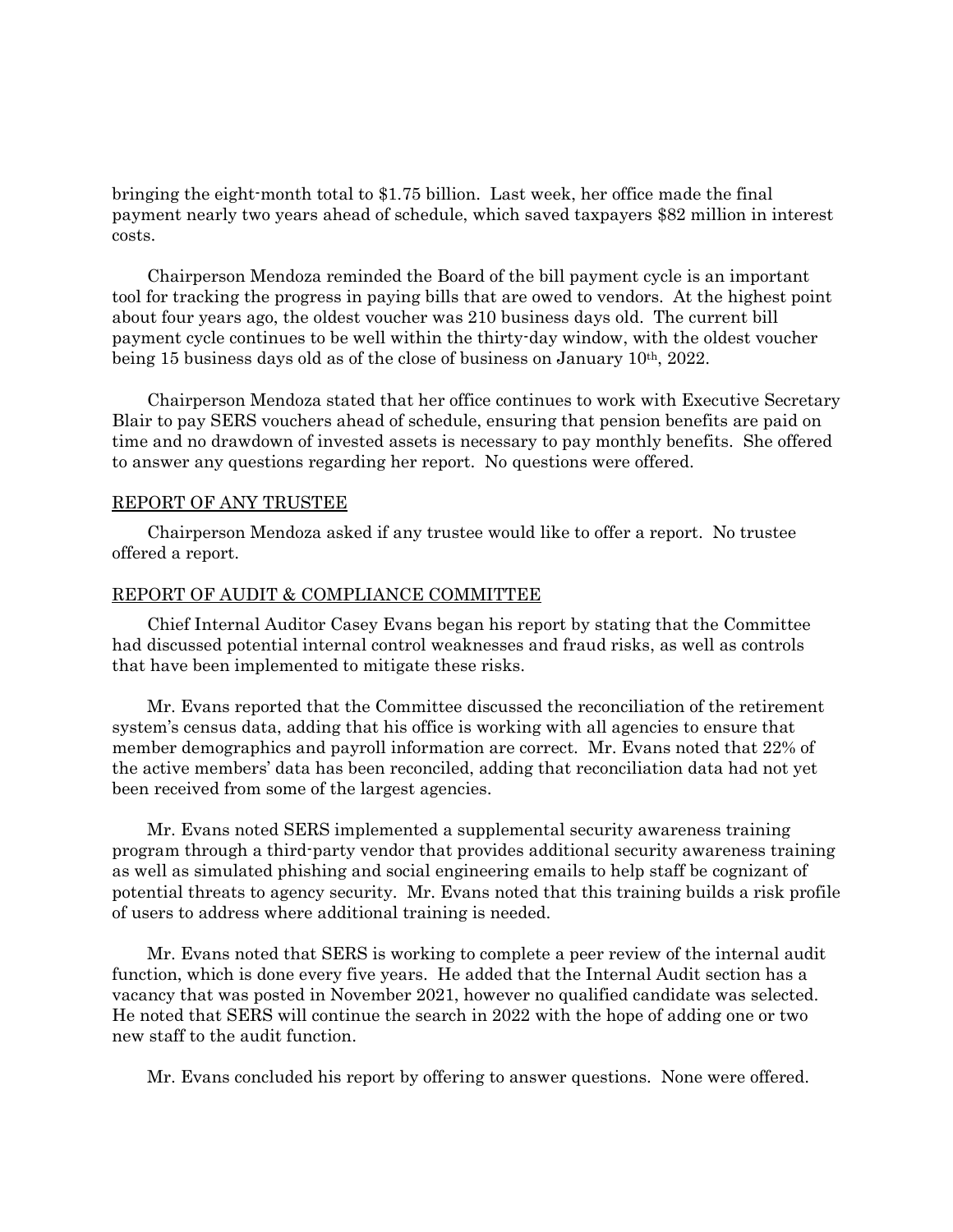## REPORT OF RULES AND PERSONNEL COMMITTEE

Jeff Houch, Assistant to the Executive Secretary, summarized the Rules and Personnel Committee's January 10, 2022 meeting, noting the Committee authorized staff to pursue rulemaking for three provisions.

Mr. Houch stated the first rule would reflect the new IT process used by the system to calculate interest when an installment plan is used to purchase service credit, negating the need to issue interest rebates upon the conclusion the payment plan.

Mr. Houch described the proposed rule for handling benefits divided under a QILDRO. Specifically, when a member made post-tax contributions to the system, the member would receive credit the full non-taxable portion of the total benefit, provided that the QILDRO does not explicitly direct non-taxable amounts are to be credited to the alternate payee.

Mr. Houch noted that under the Tier one plan, earnings in the final year of the final average compensation (FAC) period that exceed the FAC by 25% are non-pensionable. He stated that this provision would be extended by rule to Tier two members.

Mr. Houch concluded his presentation by offering to answer any questions. No questions were offered.

## REPORT OF THE EXECUTIVE SECRETARY

State Actuary's 2021 Report and System Responses. Secretary Blair began by highlighting some of the State Actuary's report recommendations, including a funding method that amortizes 100% of the unfunded liability over a reasonable period, and to phase in assumption changes that impact contributions over three years rather than five to coincide with the statutory requirement to review all assumptions every three years. Secretary Blair stated that the System agrees with the recommendations, while acknowledging the funding plan and phase-in period are set by statute. Secretary Blair concluded that the report recommends certain additional disclosures in future valuations.

Approval of FY 21 Valuation and FY 23 Employer Certification. Secretary Blair stated that the Board must finalize the FY 21 actuarial valuation and the FY 23 certified contribution amount of \$2,593,827,000. He noted that the certification documents include the amount required by the Board's Actuarially Determined Contribution (ADC) policy, consistent with the Governmental Accounting Standards Board (GASB) Statement No. 67.

Secretary Blair concluded by offering to answer any questions from the Board. Trustee Hawk asked why the system doesn't use the ADC. Secretary Blair responded that statute determines the methodology used to determine annual contributions. Trustee Tilden requested Alex Rivera's comments on the matter. Mr. Rivera responded that GRS would be doing an experience study and will present the results at the July Board meeting for review. He added that ensuring the contributions remain stable is a priority.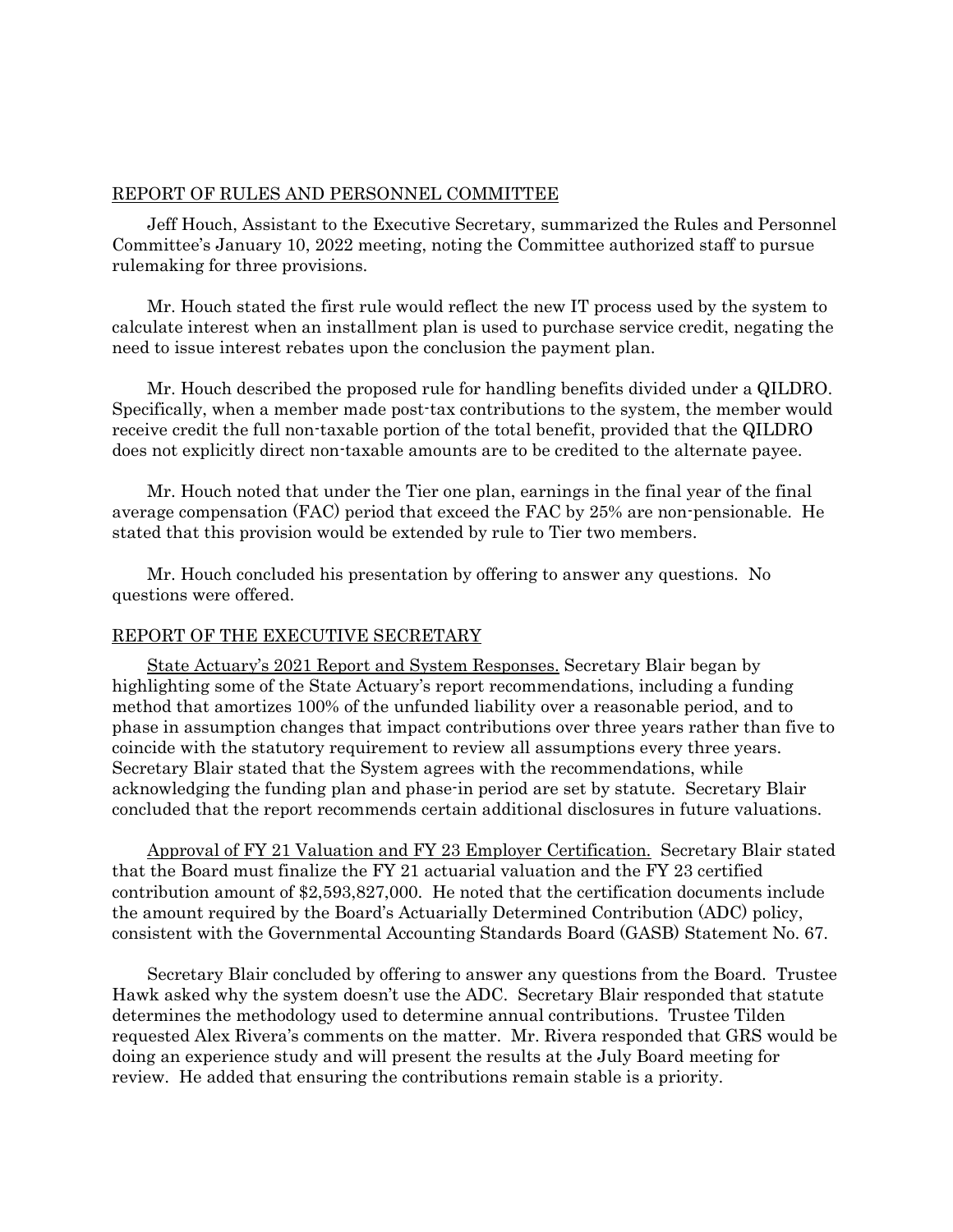Trustee Silverthorn moved to approve the FY 21 valuation and the FY 23 employer certification as presented, and Trustee Tilden seconded the motion. A roll call vote was taken, and the motion passed unanimously. A copy of the valuation is maintained in the SERS office and made a part of these minutes as Exhibit B.

FY22 Funding Update. Secretary Blair told the Board that the Comptroller's Office made the January contributions ahead of schedule. He noted that the contribution stability combined with employee contributions should enable the system to pay benefits without having to draw down invested assets through the end of the fiscal year.

Back Wage Claims Update. Secretary Blair stated that the system processed and paid approximately two hundred adjusted benefit payments in November. He added that, while no payments could be made in December and January, staff are still processing adjustment calculations to be paid in February.

Buyout Update. Secretary Blair stated the COLA buyout program has paid out \$243 million to date. He noted that funding for the program has almost been exhausted, but the legislature has expressed interest in extending the program and providing additional funding. Mr. Houch added that Representative Morgan filed a bill in the House that would extend the program and increase the bond authorization.

Trustee Ramirez inquired how the effects of the "great resignation" might impact actuarial assumptions moving forward. Secretary Blair stated that termination and retirement rates will be two of the assumptions that are reviewed and presented in the experience study at the July meeting. Alex Rivera added that the valuation looks at experience over a three-year period, however the assumptions are expected to be long term and cautioned against overvaluing recent experience that may be an anomaly.

# REPORT OF ACCOUNTING DIVISION MANAGER

Alan Fowler, Accounting Division Manager, presented the financial statements for the first quarter of FY 22. Mr. Fowler stated that there was no sale of investments in the first quarter of FY 22 compared to a \$30 million sale for the same quarter of FY 21.. He added that retirement annuities are approximately \$28 million higher than the same quarter of FY 21 due to a higher number of retirees and the annual COLA increase. He concluded his report by offering to answer any questions from the Board. No questions were offered.

Trustee Hawk moved approval of the first quarter FY 22 financial statements as presented. The motion was seconded by Trustee Tilden. A roll call vote was taken, and the motion passed unanimously. A copy of the financial statements is made a part of these minutes as Exhibit C.

## APPROVAL OF EXECUTIVE COMMITTEE MINUTES

The trustees had previously been furnished with copies of the October and November 2021 Executive Committee minutes for review. There being no changes, Trustee Baird